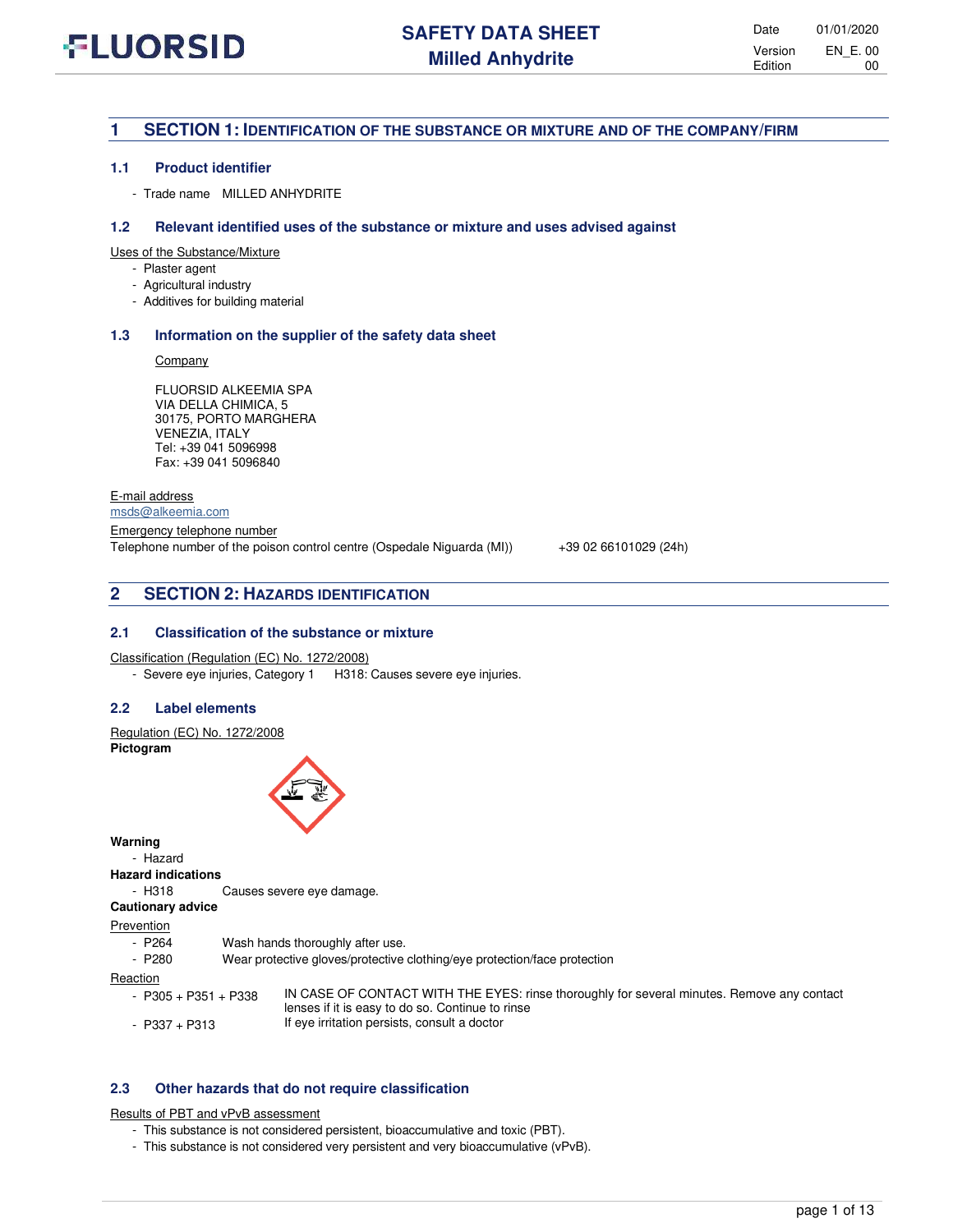## **3 SECTION 3: COMPOSITION/INFORMATION ON INGREDIENTS**

## **3.1 Substance**

- Not applicable, the product is a mixture.

## **3.2 Mixture**

## **Information on Components and Impurities.**

| <b>Chemical Name</b> | Identificatio                                                               | Classification                                                                                                                                            | Concentration |
|----------------------|-----------------------------------------------------------------------------|-----------------------------------------------------------------------------------------------------------------------------------------------------------|---------------|
|                      | n number                                                                    | Regulation (EC) No. 1272/2008                                                                                                                             | [%]           |
| calcium sulphate     | CAS No.:<br>7778-18-<br>9<br><b>EINECS</b><br>No.: 231-<br>ann a            | Not classified                                                                                                                                            | $>= 94$       |
|                      |                                                                             | Registration number: 01-2119444918-26-0058                                                                                                                |               |
| calcium dihydroxide  | CAS No.:<br>1305-62-<br>$\Omega$<br><b>EINECS</b><br>No.: 215-<br>$137 - 3$ | Skin irritation, Category 2; H315<br>Severe eye injuries, Category 1;<br>H318<br>Specific target organ toxicity -<br>single exposure, Category 3;<br>H335 | $\leq -3$     |
|                      | autoclassification                                                          |                                                                                                                                                           |               |
| calcium fluoride     | CAS No.:<br>7789-75-<br>5<br><b>EINECS</b><br>No.: 232-<br>100.7            |                                                                                                                                                           | $= 3$         |
|                      | autoclassification                                                          |                                                                                                                                                           |               |

As regards the full text of the hazard statements mentioned in this paragraph, please refer to paragraph 16.

## **4 SECTION 4: FIRST AID MEASURES**

## **4.1 Description of first aid measures**

### If inhaled

- Take out into the fresh air.
- Move the subject away from the dusty environment and let him/her blow his/her nose.
- If symptoms persist, consult a doctor.
- In case of contact with the skin
	- Wash with soap and water.
	- If symptoms persist, consult a doctor.

### In case of contact with the eyes

- In case of contact with the eyes, remove any contact lenses and rinse immediately with plenty of water, even under the eyelids, for at least 15 minutes.
- In the event of difficulty in opening the eyelids, administer analgesic eye drops (e.g. oxybuprocaine).
- If eye irritation persists, consult a doctor.

### If swallowed

- Rinse the mouth with water.
- DO NOT induce vomiting.

## **4.2 Main symptoms and effects, both acute and delayed**

#### If inhaled

#### **Effects**

- These can irritate the eyes, nose and throat.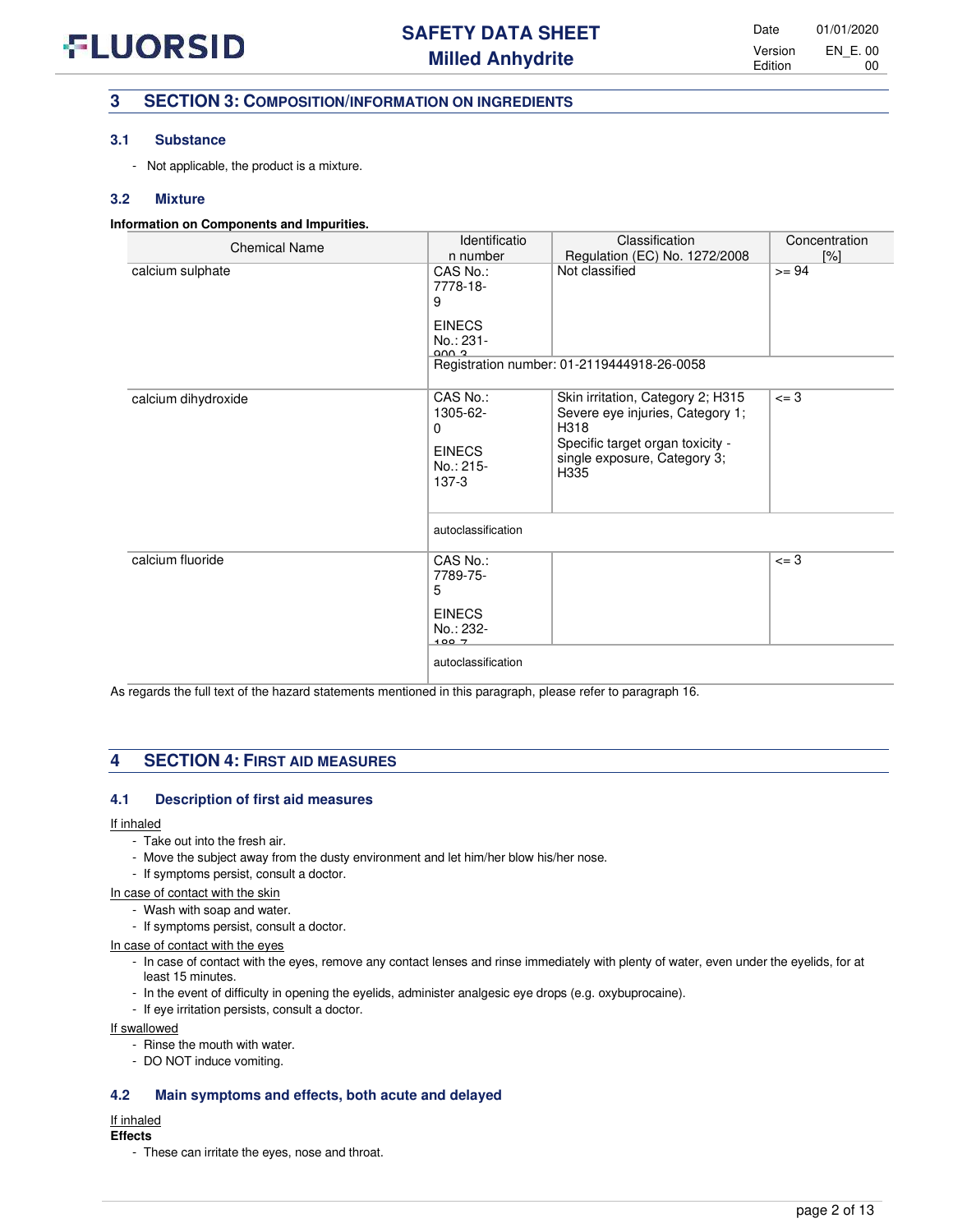## **Repeated or prolonged exposure**

- Risk of sore throat, nosebleed.
- Risk of chronic bronchitis
- In case of contact with the skin Effects
	- Prolonged contact with the skin may cause irritation.

In case of contact with the eyes Effects

- Causes severe eye irritation.

## If swallowed Effects

- Swallowing may cause gastrointestinal irritation, nausea, vomiting and diarrhoea.

## **4.3** Indication of any immediate medical attention and special treatment needed

- no data available

## **5 SECTION 5: FIRE-FIGHTING MEASURES**

## **5.1 Extinguishing media**

## **Suitable extinguishing media**

- Use extinguishing systems compatible with the local situation and with the surrounding environment.

Unsuitable extinguishing media

- Not known.

## **5.2 Special hazards arising from the substance or mixture**

- Not combustible.
- Dangerous decomposition products in case of fire.

## **5.3 Recommendations for firefighters**

Special protective equipment for firefighters

- In case of fire, wear breathing apparatus with an independent air supply.
- Use personal protective equipment.
- Cool containers/tanks with water spray.
- Avoid the formation of dust.

## **6 SECTION 6: MEASURES IN CASE OF ACCIDENTAL RELEASE**

## 6.1 **Personal precautions, protective equipment and emergency procedures**

## **Advice for personnel not assigned to emergency situations**

- Keep people away from the leak, upwind.
- Avoid the formation of dust.

Advice for personnel assigned to emergency situations

- Wear self-contained breathing apparatus and protective clothing.
- Collect the leakage to avoid danger of slipping.
- Avoid further spills or leaks.

## **6.2 Environmental precautions**

- It must not be abandoned in the environment.

## **6.3 Methods and materials for containment and reclamation**

- Remove and transfer to an appropriately labelled container.
- Store in suitable closed containers for disposal.

## **6.4 References to other sections**

- Refer to the protective measures listed in sections 7 and 8.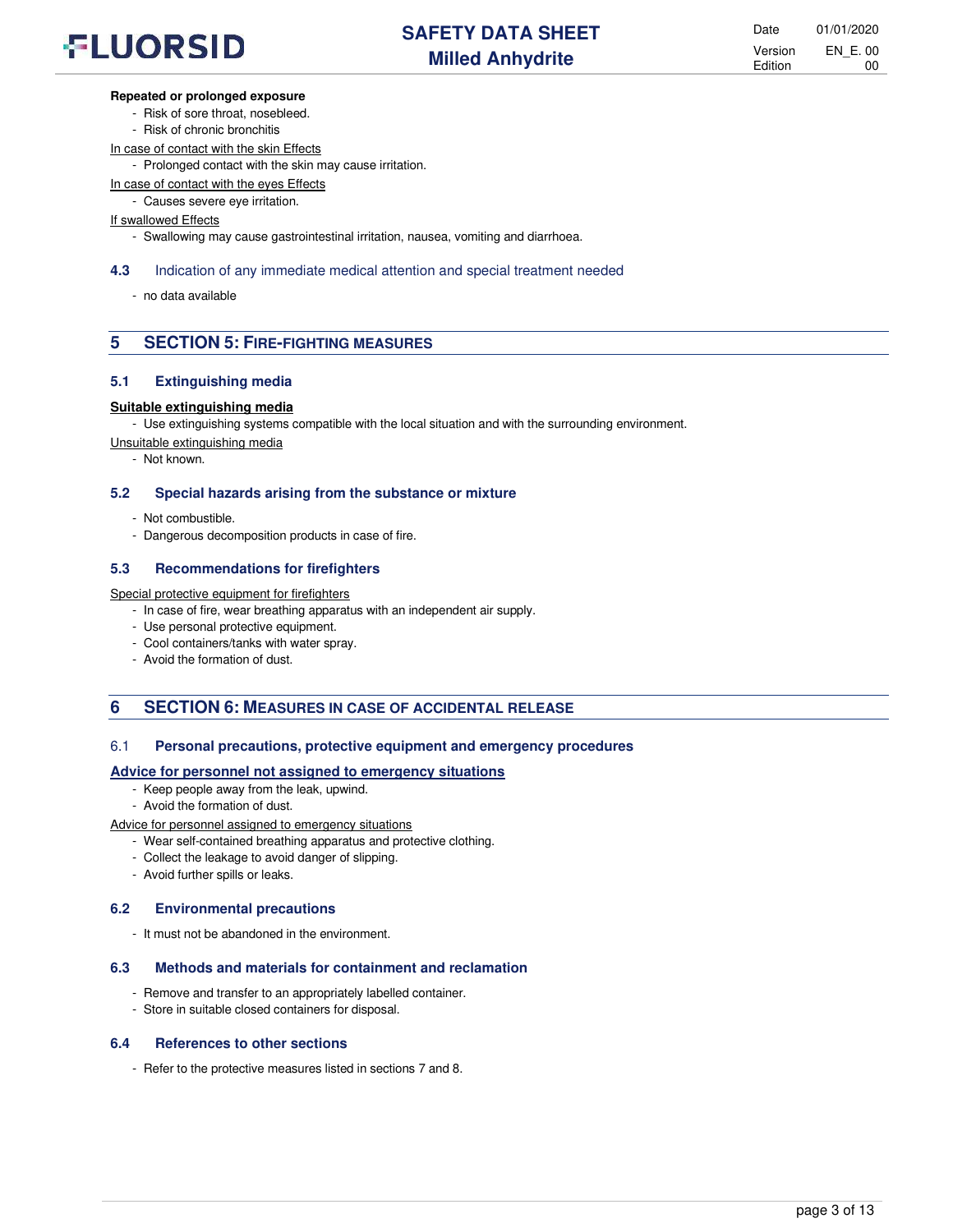## **7 SECTION 7: HANDLING AND STORAGE**

## **7.1 Precautions for safe handling**

- Use only in a well-ventilated place.
- Keep away from incompatible products

## Hygiene measures

- Eye wash bottles or eye wash stations in accordance with current regulations.
- Do not eat, drink or smoke during use.
- Handle in accordance with good industrial hygiene and safety practices.
- Wash hands before breaks and at the end of the working day.

## **7.2 Conditions for safe storage, including any incompatibilities**

## Technical measures/storage methods

- Store in the original container.
- Keep in a dry place.
- Keep in properly labelled containers.
- Keep the container closed.
- Keep away from incompatible products

## Packaging material

## **Suitable materials**

- Large bulk packaging (GIR)

## **Unsuitable materials**

- no data available

### **7.3 Specific end uses**

- For further information, please contact your supplier

## **8 SECTION 8: EXPOSURE CONTROL/PERSONAL PROTECTION**

### **8.1 Control parameters**

Components with occupational exposure limits in the workplace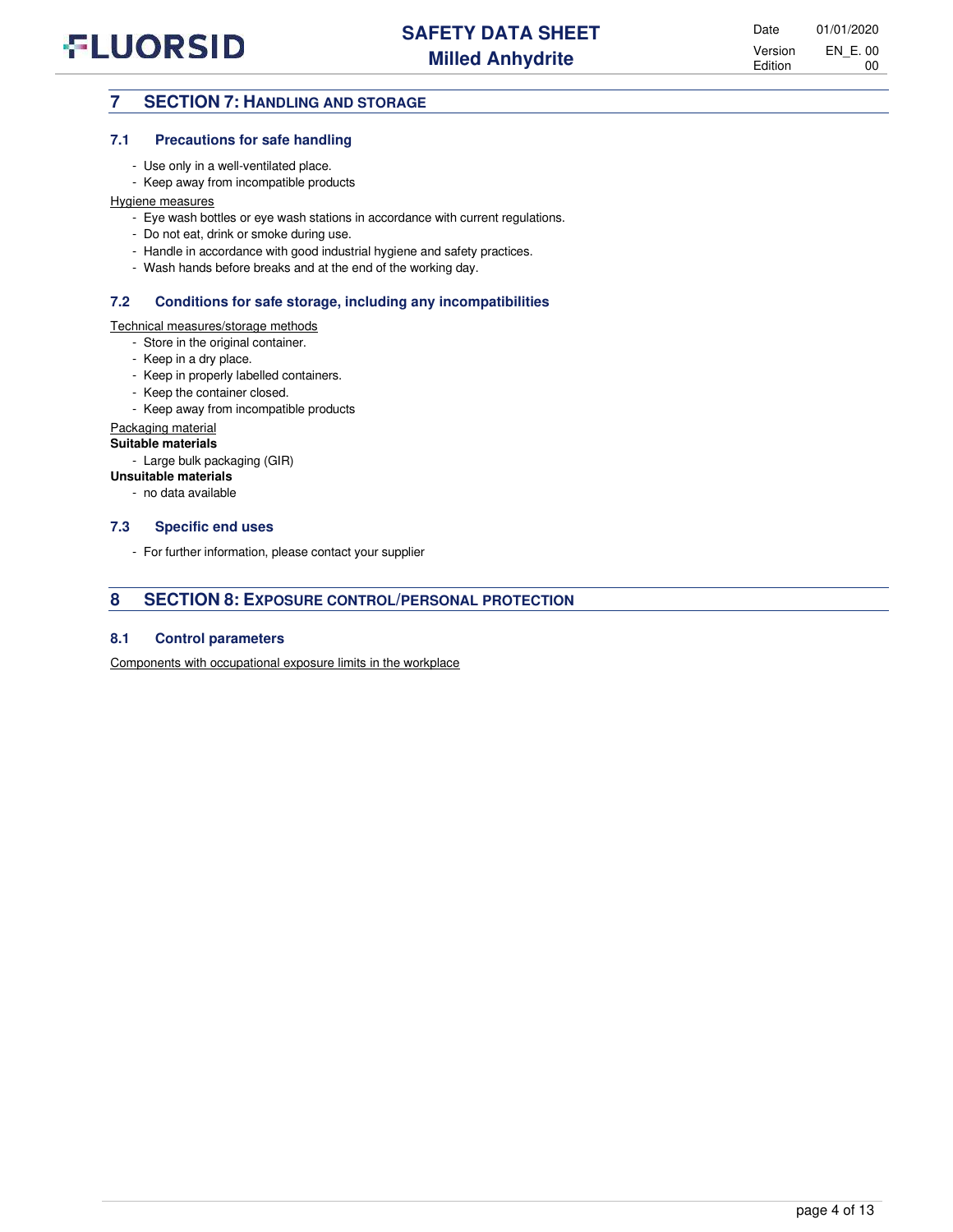

| Components          | <b>Type</b><br>οf                 | Value                                                                 | Base                                                                                       |
|---------------------|-----------------------------------|-----------------------------------------------------------------------|--------------------------------------------------------------------------------------------|
| calcium sulphate    | <b>TWA</b>                        | 10                                                                    | USA. ACGIH threshold limit values                                                          |
|                     |                                   |                                                                       |                                                                                            |
|                     |                                   | Type of exposure: Inhalable fraction<br>Type of nomenclature: Calcium |                                                                                            |
| calcium dihydroxide | <b>TWA</b>                        | $5 \,\mathrm{mg/m}$                                                   | Commission Directive 91/322/EEC on the<br>fixing of indicative limit values                |
|                     |                                   |                                                                       | Scientific data on health effects are particularly limited, Indicative                     |
| calcium dihydroxide | <b>TWA</b>                        | 5                                                                     | USA. ACGIH threshold limit values                                                          |
| calcium fluoride    | <b>TWA</b>                        | $2.5 \text{ mg/m}$                                                    | Indicative limit values for                                                                |
|                     |                                   |                                                                       | occupational exposure to chemical<br>agents                                                |
|                     |                                   | Type of nomenclature: Fluoride                                        |                                                                                            |
| calcium fluoride    | <b>TWA</b>                        | $2.5 \text{ mg/m}$                                                    | Commission Directive 2000/39/EC<br>establishing a first list of indicative limit<br>values |
|                     | Indicative                        |                                                                       |                                                                                            |
| calcium fluoride    | <b>TWA</b>                        | $2.5 \text{ mg/m}$                                                    | Commission Directive 2000/39/EC<br>establishing a first list of indicative limit<br>values |
|                     | Indicative                        | Type of nomenclature: Fluoride                                        |                                                                                            |
| calcium fluoride    | <b>TWA</b>                        | 2.5                                                                   | USA. ACGIH threshold limit values                                                          |
|                     |                                   |                                                                       |                                                                                            |
|                     | Type of nomenclature:<br>Fluoride |                                                                       |                                                                                            |
| calcium sulphate    | ----                              |                                                                       | USA. ACGIH threshold limit values                                                          |
|                     |                                   | Type of exposure: Inhalable fraction<br>Type of nomenclature: Calcium |                                                                                            |

## Biological Exposure Indicators (BEI):

| Components       | Type<br>οf | Value                                                                                             | Base                                            |
|------------------|------------|---------------------------------------------------------------------------------------------------|-------------------------------------------------|
| calcium fluoride | <b>BEI</b> | $2$ mg/l<br>Fluorid<br>e Urine<br>Before the shift (16<br>hours after termination<br>of exposure) | ACGIH - Biological Exposure Indicators<br>(BEI) |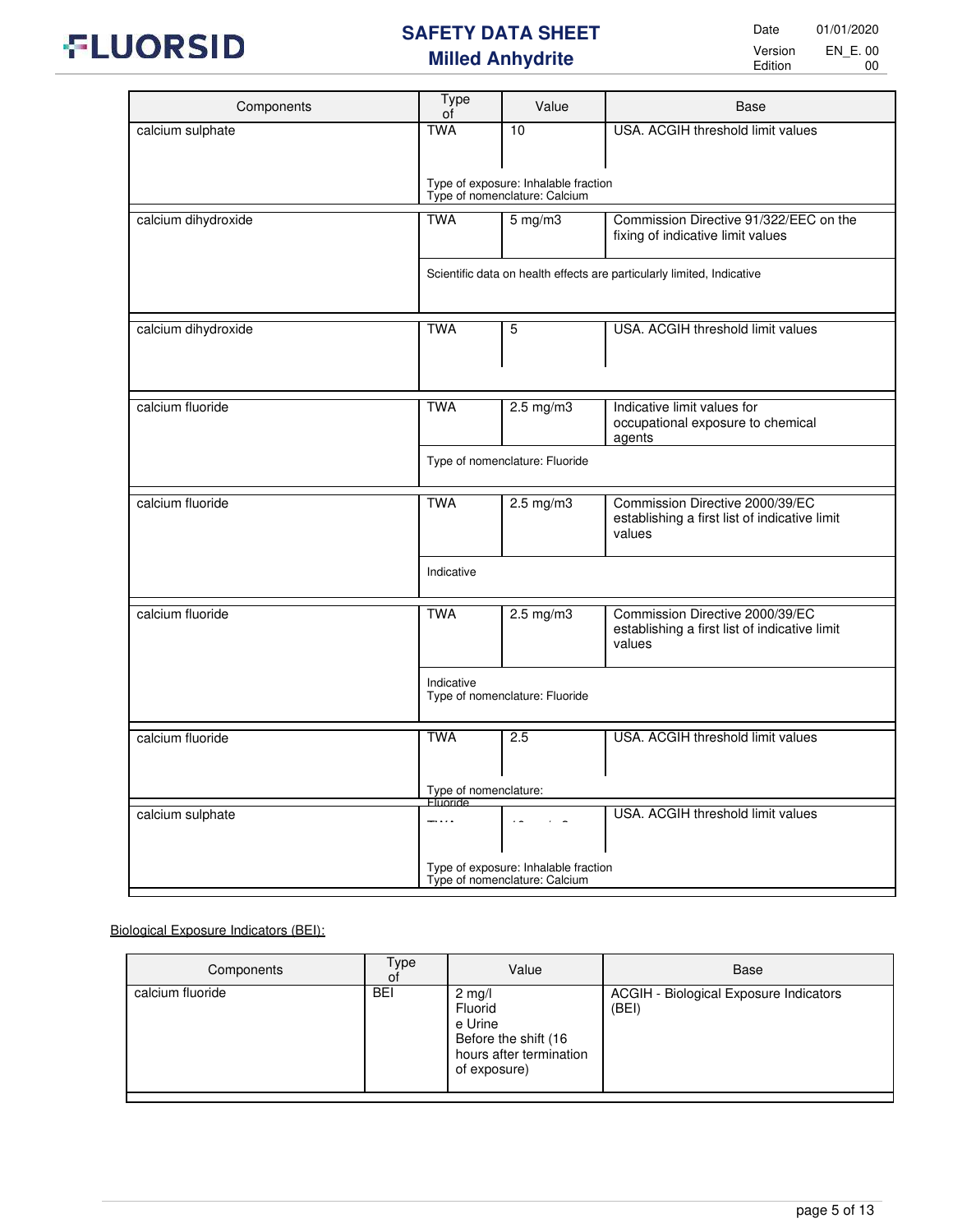

| <b>BEI</b> | $3$ mg/l<br>Fluorid<br>e Urine<br>At end of shift (as<br>soon as possible after<br>termination of<br>exposure) | ACGIH - Biological Exposure Indicators<br>(BEI) |
|------------|----------------------------------------------------------------------------------------------------------------|-------------------------------------------------|
|------------|----------------------------------------------------------------------------------------------------------------|-------------------------------------------------|

Derived no effect level (DNEL) / Derived minimal effect level (DMEL)

- no data available
- Predicted no effect concentration (PNEC)
	- Minimize exposure to mists/vapours/aerosols. Before accessing the storage tanks and starting any kind of intervention in a confined space, check the atmosphere and verify the oxygen content.
	- Monitoring procedures: refer to Legislative Decree 81/2008 as amended or to good industrial hygiene practices.

### **8.2 Exposure controls**

#### Control measures

## **Suitable technical controls**

- Provide adequate ventilation in places where dust develops.
- Apply the necessary technical measures to avoid exceeding the occupational exposure limit values.

#### Personal protection measures

#### **Respiratory protection**

- When concentrations above the exposure limits occur, the use of appropriate respiratory protection systems is mandatory.
- Breathing apparatus with dust filter
- Suggested filter type: Filter P2 (UNI EN 14387:2004)

#### **Hand protection**

- Gloves resistant to chemical agents and leakproof, refer to UNI EN 374. Gloves must be inspected periodically and replaced in case of wear, perforation or contamination.

#### **Suitable materials**

- $-$  PVC
- Neoprene
- Natural rubber
- with a chemical protection index of at least 5 (permeation time > 240 minutes), thickness of at least 0.35 mm.

#### **Eye protection**

- Wear safety goggles suitable for chemical hazards.
- Dust-tight goggles in case of presence of dust
- Refer to the standard (EN 166)

#### **Skin and body protection**

- Dust-tight protective clothing
- Refer to UNI EN standard 14605:2005.

#### **Hygiene measures**

- Eye wash bottles or eye wash stations in accordance with current regulations.
- Do not eat, drink or smoke during use.
- Handle in accordance with good industrial hygiene and safety practices.
- Wash hands before breaks and at the end of the working day.

Environmental exposure controls

- Dispose of the washing water according to national and local regulations.

## **9 SECTION 9: PHYSICAL AND CHEMICAL PROPERTIES**

#### **9.1 Information on basic physical and chemical properties**

## **Appearance** Physical state: powder, hygroscopic, solid

|                                  | 1 11,010a. 01ato: powdor, 11,910000pio, 0011c |
|----------------------------------|-----------------------------------------------|
|                                  | Colour: light brown                           |
| Particle size                    | $<$ 1 mm (60%)                                |
| Smell                            | odourless                                     |
| <b>Odour detection threshold</b> | no data available                             |
| pН                               | $> 10.0$ (2 g/l) (20°C)                       |
| Melting point/melting range      | 1.450 $\degree$ C (1.013 hPa)                 |
|                                  |                                               |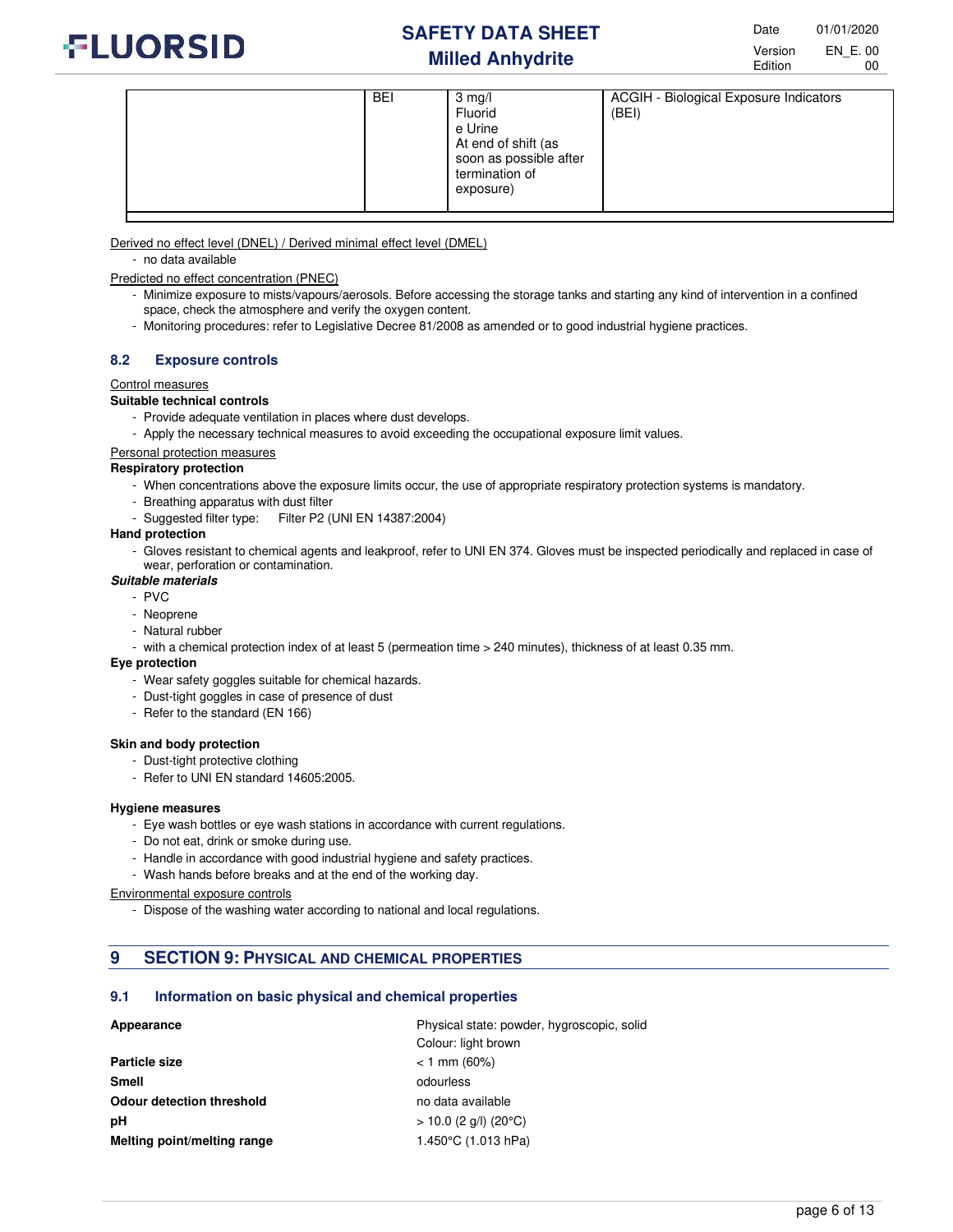| <b>SAFETY DATA SHEET</b> |  |
|--------------------------|--|
| <b>Milled Anhydrite</b>  |  |

Date 01/01/2020 Version Edition EN\_E. 00 00

| Boiling point/boiling range            | Not applicable                                                 |
|----------------------------------------|----------------------------------------------------------------|
| <b>Flash point</b>                     | no data available                                              |
| Evaporation rate (butylacetate $= 1$ ) | no data available                                              |
| Flammability (solids, gas)             | The product is not flammable                                   |
| Flammability/Explosion limit           | Explosion index: Non-explosive                                 |
| <b>Auto-ignition temperature</b>       | no data available                                              |
| Vapour pressure                        | Not applicable                                                 |
| Vapour density                         | Not applicable                                                 |
| <b>Density</b>                         | Relative density: 2.96 (20°C)                                  |
| <b>Solubility</b>                      | Water solubility: 2.4 $g/l$ (20 $^{\circ}$ C) slightly soluble |
|                                        | Solubility in other solvents: acids: soluble                   |
| Partition coefficient: n- ttanol/water | Not applicable                                                 |
| <b>Thermal decomposition</b>           | no data available                                              |
| <b>Viscosity</b>                       | Dynamic viscosity: Not applicable                              |
| <b>Explosive properties</b>            | no data available                                              |
| <b>Oxidizing properties</b>            | It is not considered as oxidizing                              |

## **9.2 Other information**

**Molecular Weight** 136 g/mol

## **10 SECTION 10: STABILITY AND REACTIVITY**

### **10.1 Reactivity**

- Incompatible with acids.
- Decomposes slowly when exposed to water.

#### **10.2 Chemical stability**

- Stable under recommended storage conditions.

#### **10.3 Possibility of dangerous reactions**

- no data available

## **10.4 Conditions to be avoided**

- Exposure to moisture.

### **10.5 Incompatible materials**

- Strong acids

## **10.6 Hazardous decomposition products**

- Sulphur oxides

## **11 SECTION 11: TOXICOLOGICAL INFORMATION**

## **11.1 11.1 Information on toxicological effects**

| Acute toxicity<br><b>Acute oral toxicity</b><br>calcium sulphate | $LD50 : > 2.000$ mg/kg - Rat                                                                                         |
|------------------------------------------------------------------|----------------------------------------------------------------------------------------------------------------------|
| calcium dihydroxide                                              | $> 2.000$ mg/kg - Rat, female<br>Feeding with probe<br>Not classified as harmful if swallowed<br>Unpublished reports |
| calcium fluoride                                                 | $LD50 : > 2.000$ mg/kg - Rat                                                                                         |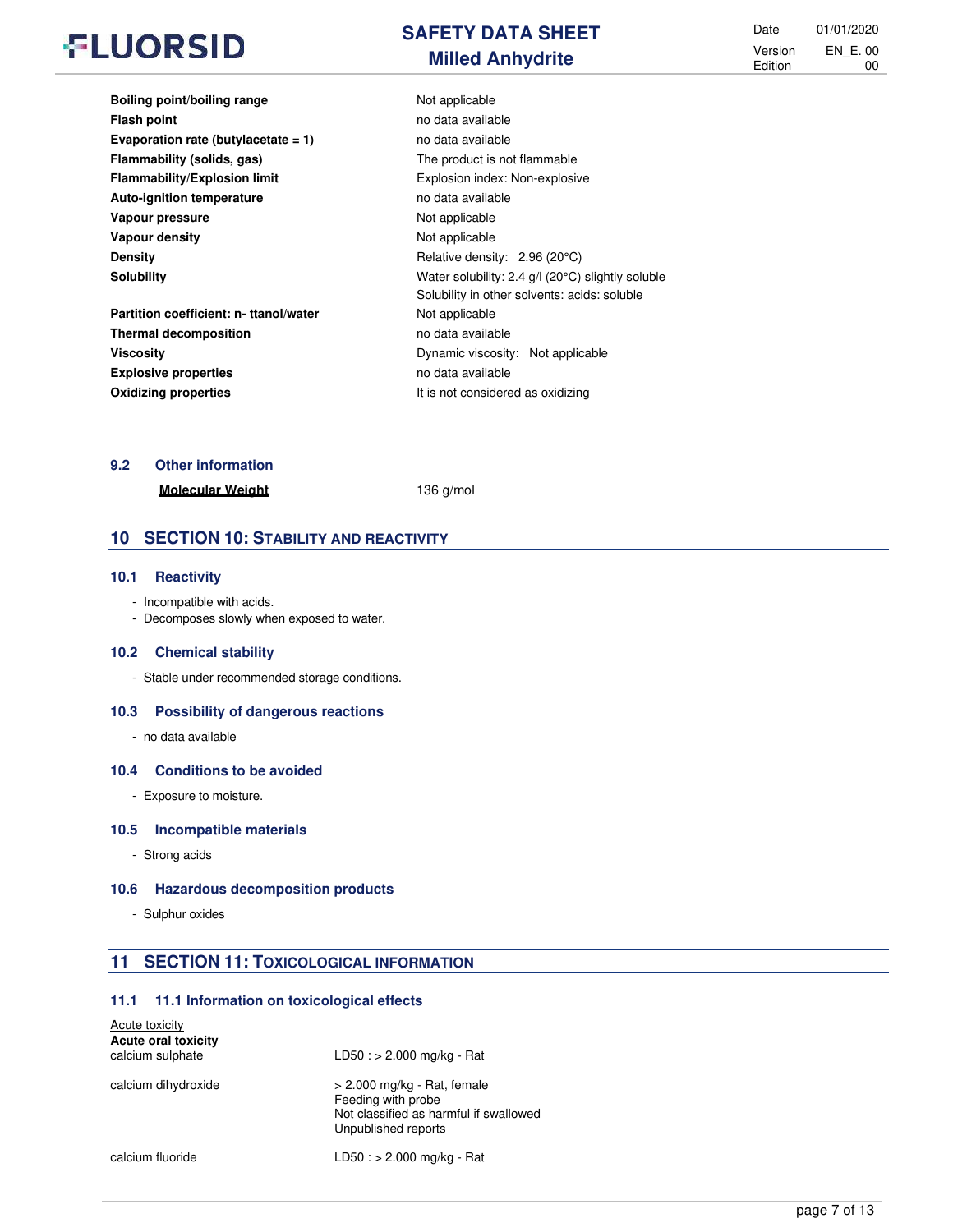## **SAFETY DATA SHEET Milled Anhydrite**

Date 01/01/2020 Version Edition EN\_E. 00 00

| <b>Acute inhalation toxicity</b><br>calcium fluoride                                                         | LC50 - 4 h : $>$ 5.070 mg/m3 - Rat                                                                                              |
|--------------------------------------------------------------------------------------------------------------|---------------------------------------------------------------------------------------------------------------------------------|
| <b>Acute skin toxicity</b><br>calcium dihydroxide                                                            | > 2.500 mg/kg - Rat, female<br>Not classified as harmful by skin contact<br>Unpublished reports                                 |
| calcium fluoride                                                                                             | scientifically unjustified study                                                                                                |
| <b>Acute toxicity</b><br>(for other routes of administration) no data available<br>Skin corrosion/irritation |                                                                                                                                 |
| calcium dihydroxide                                                                                          | On rabbit<br>Irritating to the skin.<br>Unpublished reports                                                                     |
| Skin corrosion/irritation<br>calcium fluoride                                                                | On rabbit<br>No skin irritation                                                                                                 |
| Severe eye injuries/severe eye irritation<br>calcium dihydroxide                                             | On rabbit<br>Risk of severe eye injuries.<br>Unpublished reports                                                                |
| calcium fluoride                                                                                             | On rabbit<br>No eye irritation                                                                                                  |
| Respiratory or skin sensitisation<br>calcium sulphate                                                        | Guinea pig<br>Causes no sensitisation on laboratory animals.                                                                    |
| Calcium fluoride Local lymphatic ganglion test.                                                              | Causes no sensitisation on laboratory animals.                                                                                  |
| <b>Mutagenicity</b><br>Genotoxicity in vitro<br>calcium sulphate                                             | In vitro assays revealed no mutagenic effects                                                                                   |
| calcium dihydroxide                                                                                          | In vitro assays revealed no mutagenic effects                                                                                   |
| calcium fluoride                                                                                             | In vitro assays revealed no mutagenic effects                                                                                   |
| Genotoxicity in vivo<br>calcium sulphate                                                                     | In vivo assays revealed no mutagenic effects                                                                                    |
| Carcinogenicity                                                                                              |                                                                                                                                 |
| calcium dihydroxide                                                                                          | humans<br>carcinogenic effects<br>negative                                                                                      |
| calcium fluoride                                                                                             | negative                                                                                                                        |
| Toxic for reproduction and development<br>Toxic for reproduction/fertility                                   |                                                                                                                                 |
| calcium sulphate                                                                                             | Prolonged exposure - Rat<br>Oral<br>NOAEL Parents: 790 mg/kg<br>Developmental toxicity<br>Effects on fertility                  |
| calcium dihydroxide                                                                                          | humans<br>NOAEL F1: 38 mg/kg<br>Experiments on fertility and developmental toxicity<br>have revealed no effect on reproduction. |
| calcium fluoride                                                                                             | Experiments on fertility and developmental toxicity<br>have revealed no effect on reproduction.                                 |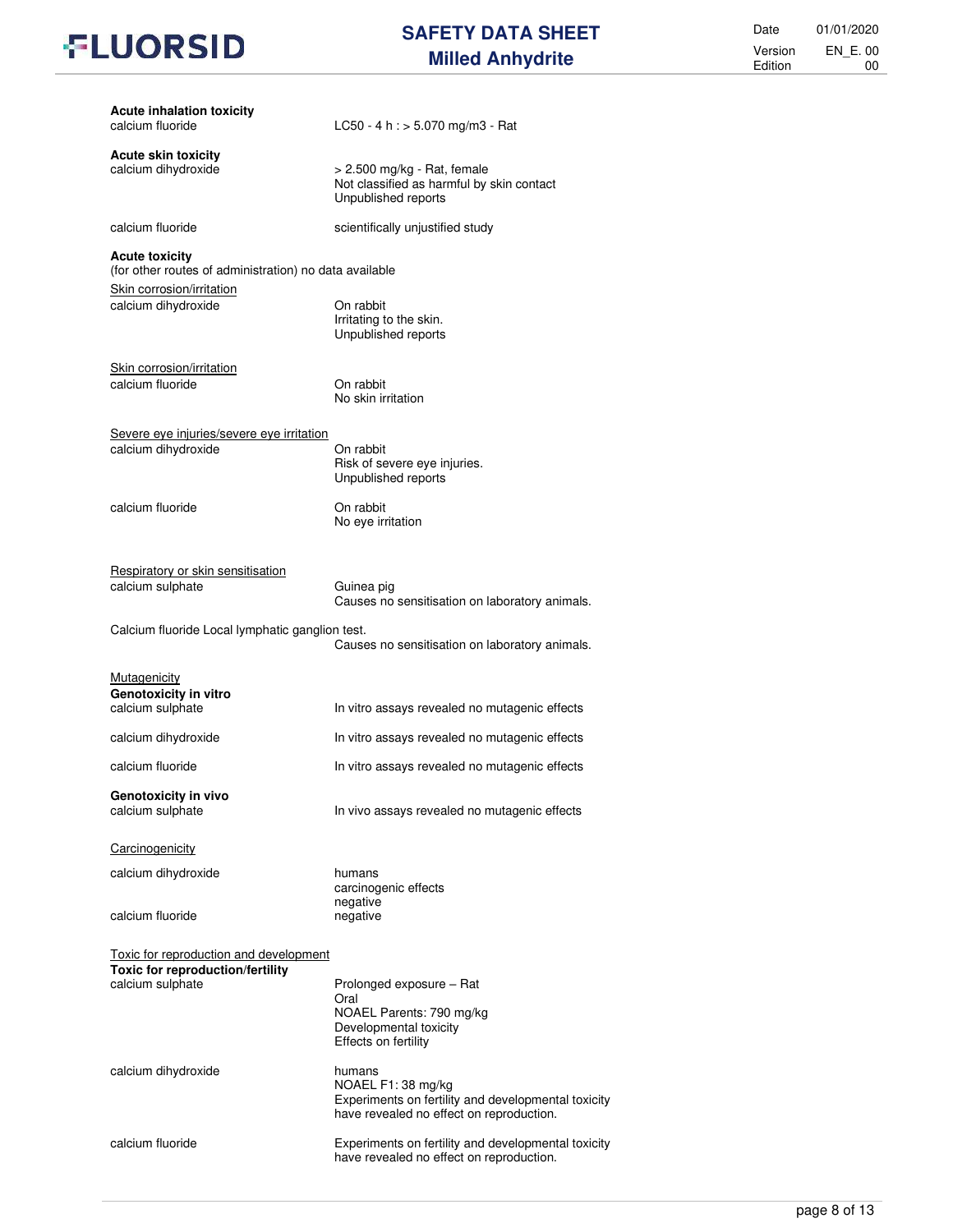

Date 01/01/2020 Version Edition EN\_E. 00 00

| Developmental toxicity/Teratogenicity                                          |                                                                                                                                                                 |
|--------------------------------------------------------------------------------|-----------------------------------------------------------------------------------------------------------------------------------------------------------------|
| calcium sulphate                                                               | Various species<br>Methods of application: Oral<br>NOAEL teratogenicity: 1,600 mg/kg<br>Developmental toxicity                                                  |
| calcium dihydroxide                                                            | NOAEL teratogenicity: 680 mg/kg<br>no effect on development has been observed<br>It showed no teratogenic effects in animal experiments<br>Unpublished reports  |
|                                                                                | NOAEL teratogenicity: 440 mg/kg<br>no effect on development has been observed<br>It showed no teratogenic effects in animal experiments.<br>Unpublished reports |
| <b>STOT</b>                                                                    |                                                                                                                                                                 |
| Specific target organ toxicity (STOT) - single exposure<br>calcium dihydroxide | May cause respiratory irritation.                                                                                                                               |
| calcium fluoride                                                               | The substance or mixture is not classified as an organ intoxicant<br>specific target for single exposure according to GHS criteria.                             |
| Specific target organ toxicity (STOT) - repeated exposure                      |                                                                                                                                                                 |
| calcium sulphate                                                               | The substance or mixture is not classified as an organ intoxicant<br>specific target for repeated exposure according to GHS criteria.                           |
| calcium dihydroxide                                                            | The substance or mixture is not classified as an organ intoxicant<br>specific target for repeated exposure according to GHS criteria.                           |
| calcium sulphate                                                               | Oral 28 days - Rat<br>NOAEL: 79 mg/kg                                                                                                                           |
|                                                                                | Oral 35 Days - Rat<br>NOAEL: 79 mg/kg                                                                                                                           |
| calcium dihydroxide                                                            | - Various species<br>No adverse effects have been observed in chronic toxicity tests.<br>Bibliographic data                                                     |
| calcium fluoride                                                               | Repeated exposure - Rat<br>NOAEL: ca. 475 mg/kg<br>observed effect                                                                                              |
| Experience on human exposure                                                   |                                                                                                                                                                 |
| Experience on human exposure: Inhalation                                       |                                                                                                                                                                 |
| calcium dihydroxide                                                            | Target organs: Respiratory system<br>Symptoms: Local irritation<br>Bibliographic data                                                                           |

**Aspiration toxicity** 

- no data available

## **12 SECTION 12: ECOLOGICAL INFORMATION**

## **12.1 Toxicity**

| Aquatic compartment<br>Acute toxicity to fish<br>calcium sulphate | LC50 - 96 h: $>$ 79 mg/l - Fish, Oryzias latipes                                                                                                                                                                                    |
|-------------------------------------------------------------------|-------------------------------------------------------------------------------------------------------------------------------------------------------------------------------------------------------------------------------------|
| calcium dihydroxide                                               | LC50 - 96 h: 50.6 mg/l - Oncorhynchus mykiss (Rainbow trout)<br>Method: OECD Test Guidelines 203<br>Non-neutralised product<br>Unpublished reports<br>LC50 - 96 h: 457 mg/l - Fish<br>Non-neutralised product<br>Bibliographic data |
| Acute toxicity to daphnia and other aquatic invertebrates.        |                                                                                                                                                                                                                                     |

## calcium sulphate **LC50** - 48 h: > 79 mg/l - Daphnia magna (Large water flea)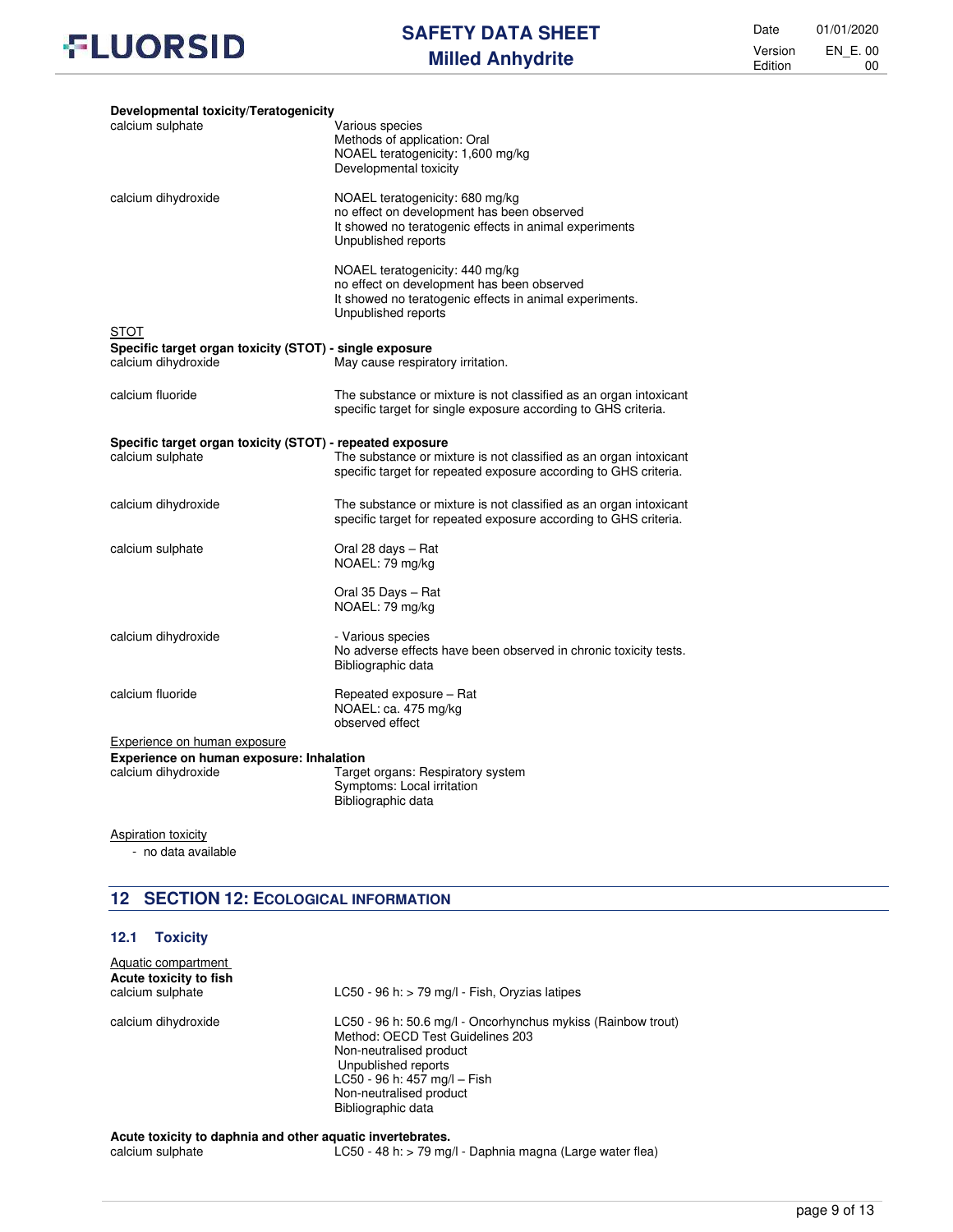## **SAFETY DATA SHEET Milled Anhydrite**

Date 01/01/2020 Version Edition EN\_E. 00 00

|                                                                                     | Fresh water                                                                                                                                         |
|-------------------------------------------------------------------------------------|-----------------------------------------------------------------------------------------------------------------------------------------------------|
| calcium dihydroxide                                                                 | LC50 - 48 h: 49.1 mg/l - Daphnia magna (Large water flea)<br>Method: OECD TG 202<br>Non-neutralised product<br>Unpublished reports                  |
|                                                                                     | LC50 - 96 h: 158 mg/l - Invertebrates: Amphipods<br>Non-neutralised product<br>Bibliographic data                                                   |
| <b>Toxicity to aquatic plants</b><br>calcium dihydroxide                            | EC50 - 72 h : 184.57 mg/l - Pseudokirchneriella subcapitata<br>Method: OECD TG 201<br>Growth rate<br>Non-neutralised product<br>Unpublished reports |
|                                                                                     | NOEC - 72 h : 48 mg/l - Pseudokirchneriella subcapitata<br>Method: OECD TG 201<br>Growth rate<br>Non-neutralised product<br>Unpublished reports     |
| <b>Toxicity to micro-organisms</b><br>calcium dihydroxide                           | EC50 - 3 h : 300.4 mg/l - activated sludge<br>Non-neutralised product<br>Unpublished reports                                                        |
| Chronic toxicity to daphnia and other aquatic invertebrates.<br>calcium dihydroxide | NOEC: 32 mg/l - 14 d - Invertebrates: Amphipods<br>Non-neutralised product<br>Bibliographic data                                                    |
| <b>Terrestrial compartment</b>                                                      |                                                                                                                                                     |
| Toxicity to organisms living in the soil<br>calcium dihydroxide                     | LC50: > 5.000 mg/kg - 14 d - Eisenia fetida (earthworms)<br>Unpublished reports                                                                     |
|                                                                                     | NOEC: 2,000 mg/kg - 28 d - Eisenia fetida (earthworms)<br>Unpublished reports                                                                       |
|                                                                                     | NOEC: 4.,000 mg/kg - 96 d - soil microorganisms<br>Unpublished reports                                                                              |
| <b>Toxicity to terrestrial plants</b><br>calcium dihydroxide                        | NOEC: 1,080 mg/kg - Beta vulgaris<br>Duration of the experiment: 21 d                                                                               |
|                                                                                     | NOEC: 1,080 mg/kg - Brassica napus<br>Duration of the experiment: 21 d                                                                              |
| 12.2<br><b>Persistence and degradability</b>                                        |                                                                                                                                                     |
| abiotic degradation                                                                 |                                                                                                                                                     |

| complexation/precipitation<br>sensitiser: carbonates/sulphates are present in concentrations similar to those in the environment |
|----------------------------------------------------------------------------------------------------------------------------------|
| Water/Soil<br>Degradation products: poorly soluble carbonates/sulphates                                                          |
| Water<br>Degradation products:                                                                                                   |
| carbonic acid/bicarbonate/carbonate<br>Hydrolysis as a function of pH                                                            |
| Medium<br>Water                                                                                                                  |
| Soil                                                                                                                             |
| Degradation products: hydrofluoric acid                                                                                          |
| inert product under normal environmental conditions<br>Medium                                                                    |
|                                                                                                                                  |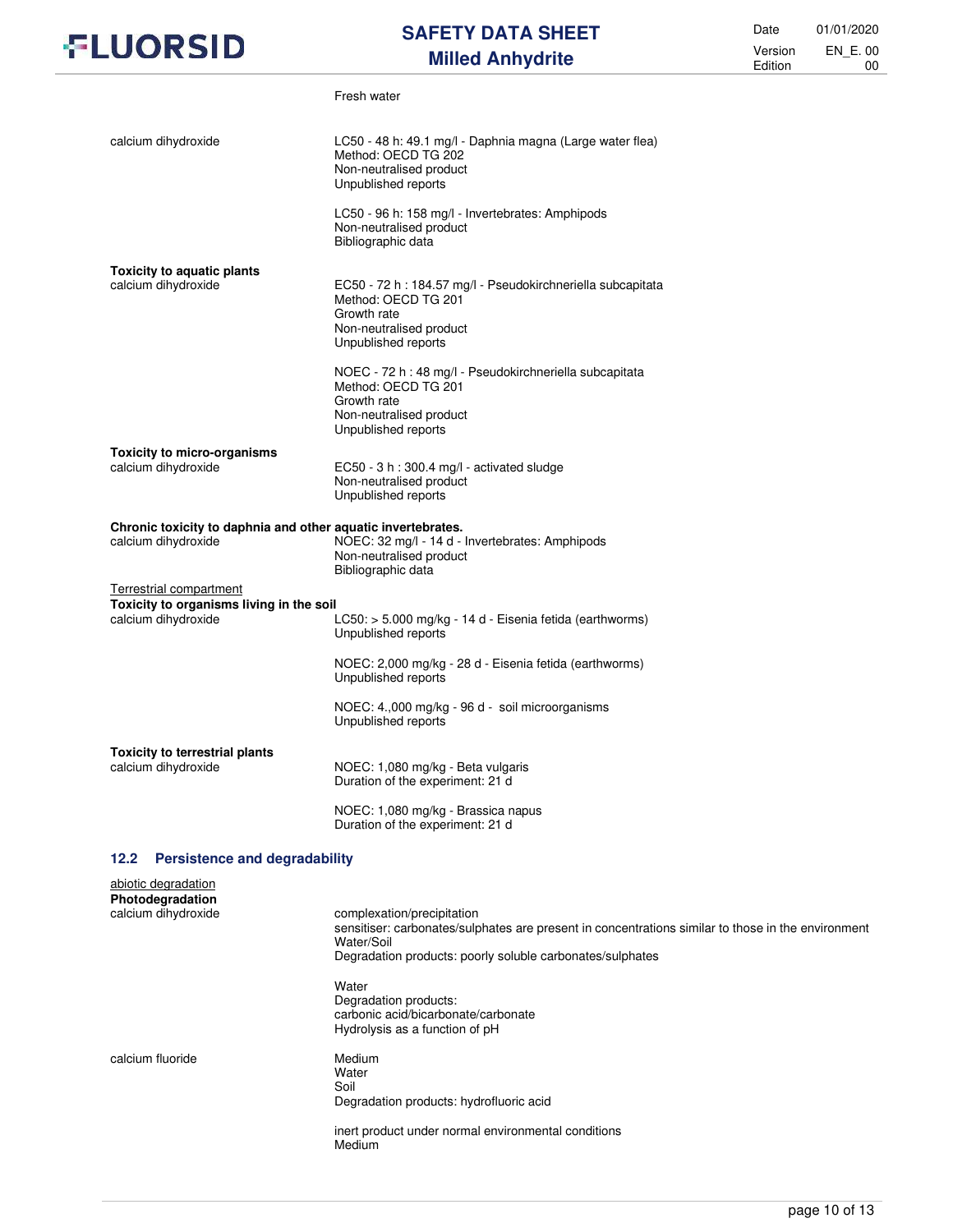

Date 01/01/2020 Version Edition EN\_E. 00 00

|                                           | <b>vv</b> diel<br>Soil                                                             |
|-------------------------------------------|------------------------------------------------------------------------------------|
| <b>Biodegradation</b><br>Biodegradability |                                                                                    |
| calcium dihydroxide                       | Not applicable (inorganic substance)                                               |
| calcium fluoride                          | The methods for determining biodegradability do not apply to inorganic substances. |

### **12.3 Bioaccumulation potential**

| <b>Bioconcentration factor (BCF)</b> | Does not bio-accumulate |
|--------------------------------------|-------------------------|
| calcium dihydroxide                  | internal assessment     |
| calcium fluoride                     | Not applicable          |

Water

#### **12.4 Mobility in the soil**

#### **Absorption potential (Koc, organic carbon absorption)**  calcium fluoride Water/Soil

low solubility and mobility

Soil/sediments Adsorption on soil organic and mineral components

#### **12.5** Results of PBT and vPvB assessment

This substance is not considered persistent, bioaccumulative and toxic (PBT). This substance is not considered very persistent and very bioaccumulative (vPvB).

#### **12.6 Other adverse effects**

no data available

#### **Ecotoxicity assessment**

**Acute toxicity to the aquatic environment**  If the product is not neutralised, it may cause harmful effects on aquatic organisms because of its alkalinity.

calcium fluoride **No toxicity within the limit of solubility** 

**Chronic toxicity to the aquatic environment** 

No toxicity within the limit of solubility

## **13 SECTION 13: CONSIDERATIONS ON DISPOSAL**

#### Waste treatment methods Destruction/Elimination

- Can be buried in authorised landfill after compacting.
- Dispose of in accordance with the regulations in force.

Recommendations on cleaning and disposal of packaging

- Recycling is recommended instead of landfill or incineration.
- Clean the container with water.
- Dispose of the washing water according to national and local regulations.
- It must be incinerated in a suitable waste incineration plant authorised by the competent authorities.

## **14 SECTION 14: TRANSPORT INFORMATION**

ADR unregulated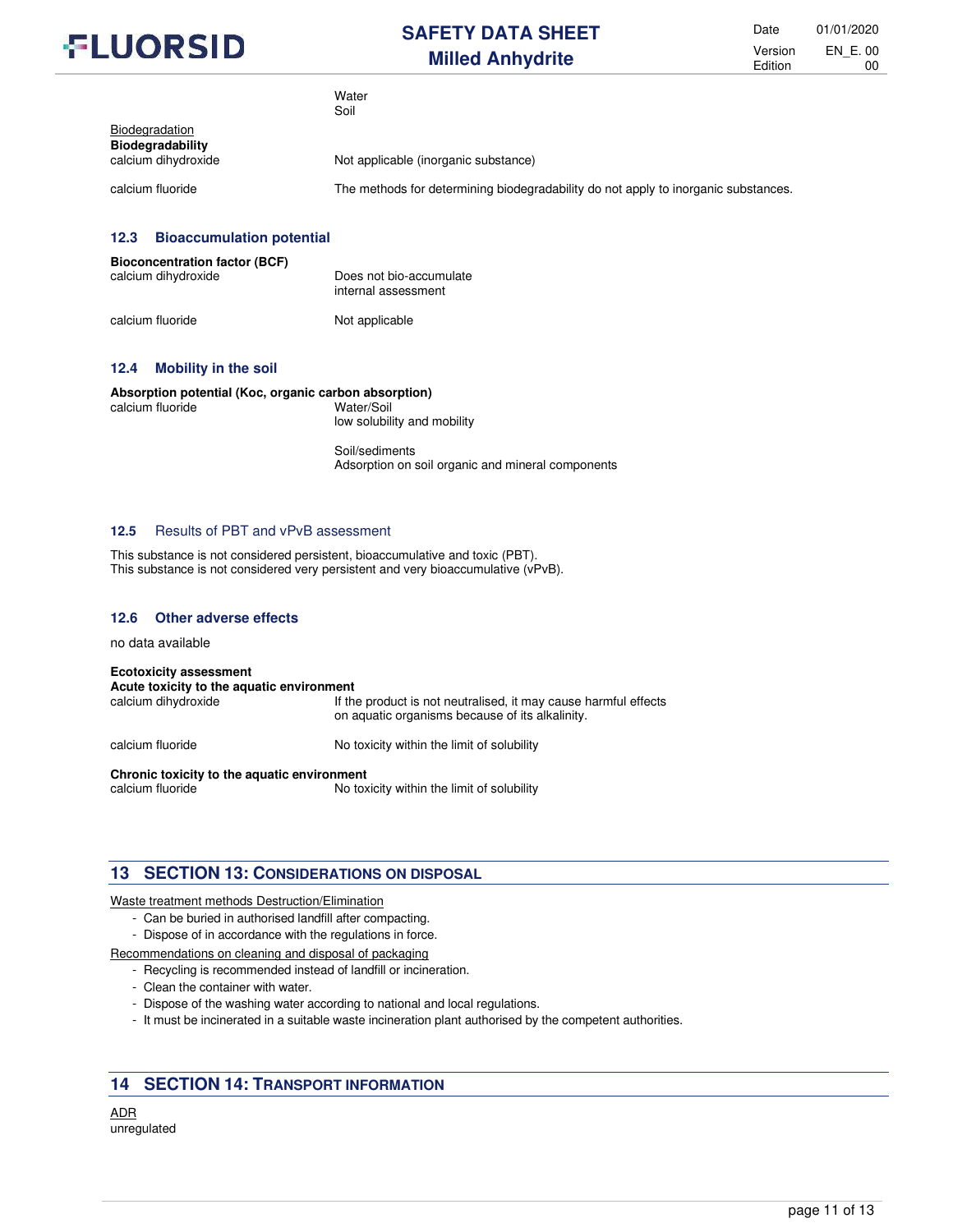

RID

unregulated

IMDG unregulated

IATA unregulated

#### ADN/ADNR

unregulated

Note: The above regulatory requirements are those in force on the date of completion of the form. However, taking into account the possible evolution of the regulations concerning the transport of dangerous products, it is advisable to check their validity with your commercial agency.

## **15 SECTION 15: REGULATORY INFORMATION**

#### **15.1 Safety, health and environmental regulations/legislation specific for the substance or mixture**

**Other legislation** 

- Regulation (EC) No 1907/2006 of the European Parliament and of the Council of 18 December 2006 concerning the Registration, Evaluation, Authorisation and Restriction of Chemicals (REACH), as amended. Title VIII Restrictions: the product is subject to **Restrictions**
- Regulation (EC) No 1907/2006 of the European Parliament and of the Council of 18 December 2006 concerning the Registration, Evaluation, Authorisation and Restriction of Chemicals (REACH), as amended. Title VII Authorisation: Product not subject to authorisation.
- Regulation (EC) No 1272/2008 of the European Parliament and of the Council of 16 December 2008 on classification, labelling and packaging of substances and mixtures, as amended.
- Council Directive 98/24/EC of 7 April 1998 on the protection of the health and safety of workers from the risks related to chemical agents at work, and subsequent amendments (Legislative Decree 81/08).
- Italian Legislative Decree 81/08 Titolo IX, capo I: chemical dangerous mixture
- Italian Legislative Decree 81/08 Titolo IX, capo II: no cancerogenity/mutagenety
- Italian Seveso category (Dir. 2012/18/UE) DLgs n.105/2015): not applicable
- European Waste Catalogue
- Waste codes must be assigned by the user according to the application that has been made of this product.

#### Notification status

| <b>Inventory Information</b><br>United States TSCA Inventory                                 | <b>Situation</b><br>Listed in this inventory                       |
|----------------------------------------------------------------------------------------------|--------------------------------------------------------------------|
|                                                                                              |                                                                    |
| Canadian Domestic Substances List (DSL)                                                      | Listed in this inventory                                           |
| Australia Inventory of Chemical Substances (AICS)                                            | Listed in this inventory                                           |
| Korea. Korean Existing Chemicals Inventory (KECI)                                            | Listed in this inventory                                           |
| China. Inventory of Existing Chemical Substances in China (IECSC)                            | Listed in this inventory                                           |
| Japan. ISHL - Inventory of Chemical Substances                                               | Listed in this inventory                                           |
| Japan. CSCL - Inventory of Existing and New Chemical Substances                              | Listed in this inventory                                           |
| Philippines Inventory of Chemicals and Chemical Substances (PICCS)                           | Listed in this inventory                                           |
| New Zealand. Inventory of Chemical Substances                                                | Listed in this inventory                                           |
| Taiwan. Chemical Substance Inventory (TCSI)                                                  | Listed in this inventory                                           |
| EU. European Registration, Evaluation, Authorisation and Restriction<br>of Chemicals (REACH) | The product was manufactured by<br>Fluorsid Alkeemia in Europe and |

complies with REACH.